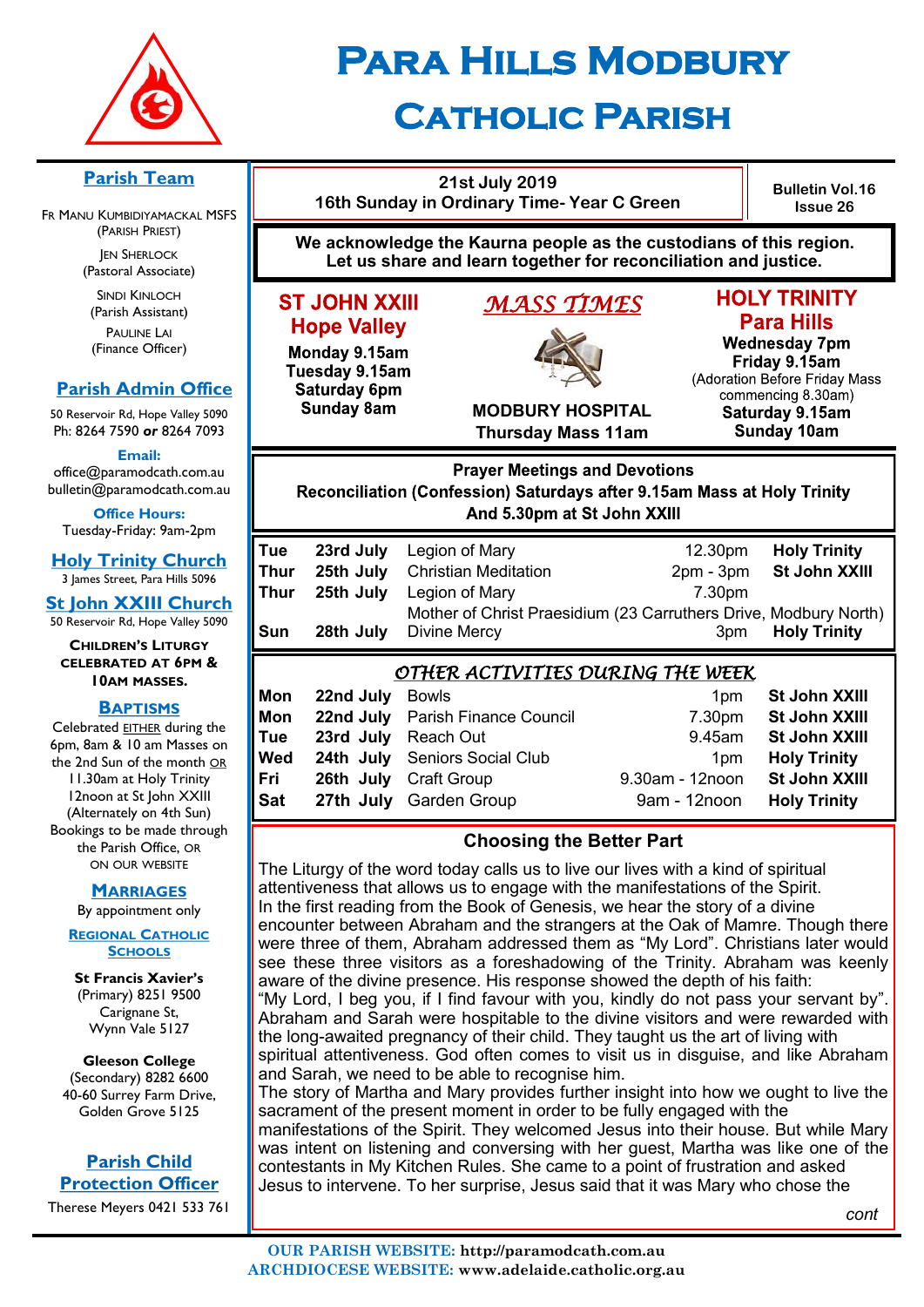better part and it should not be taken away from her. Surely, Jesus did not mean to put down Martha or take sides in an apparent sibling rivalry. Perhaps something of greater significance than food and hospitality is

implied in the story. Jesus is telling us that we need to pay attention to what really matters. We need to see life not as competition, success and achievement, rather from the point of view of God's love and concern for his people. It is the Kingdom and its righteousness, which ought to be the ultimate driving force of our lives.

Paul in the second reading showed us something of this passion when he spoke of his sufferings as a result of the Gospel. The sufferings he alluded to had much to do with the battle he had fought against those who insisted circumcision on Gentile Christians. It was the

inclusiveness of the Kingdom and the radical acceptance of everyone in the Church of God that made

Paul into the faithful steward of the Good News. Paul's hard-fought victory that all are loved by God, all are of equal value, Jew or Greek, male or female, circumcised or uncircumcised, needs to be revisited again and again as we engage with many contemporary social issues.

The Word of God today challenges us to live our lives not enslaved by superficial or secondary concerns but rooted in the values of the Kingdom. Amidst the many distractions and illusions that threaten our ability to

focus, we need to learn the importance of mindfulness to God's presence and action around us. Like Abraham and Sarah, we should learn to recognize him disguised in our brothers and sisters, including strangers who need our compassion and empathy, not apathy and judgment. Like Mary, may we learn to choose the better part of true listening, discerning and engaging with realities around us in an effort to bring forth the Kingdom of justice and inclusion. That is the task and the mission of every Christian no matter who we are, what we do and the circumstances of life in which we find ourselves. May we through our being rooted in Christ and his values be

transformed into the stewards of the Good News.

Tanulumbedramalaked

| Readings for 28th July 2019 |      |              |  |  |  |  |  |
|-----------------------------|------|--------------|--|--|--|--|--|
| 1st Reading Gen             |      | $18:20 - 32$ |  |  |  |  |  |
| 2nd Reading Col             |      | $2:12-14$    |  |  |  |  |  |
| Gospel                      | Luke | $11:1 - 13$  |  |  |  |  |  |

#### **Our Community's Prayer Petitions**  *PLEASE NOTE: THE NAMES ON THE SICK LIST WILL REMAIN FOR TWO MONTHS ONLY UNLESS OTHERWISE NOTIFIED.*

**BULLETIN PRAYER LIST:** Please note that names can only be added to this list by immediate family, or the ill person themselves (for reasons of privacy).

#### **Please Remember in your Prayers Those who are sick, especially:**

Darcy Ridley, Paul Holmes, Dudley Dolman, Father Peter Milburn, Maria Hand, Emma Gammon, Sylvia Gisi, Asher Caudle, David North, Elijah Neri, Wayne Collins, Antoinette Pascale, Marg Dolman, Charlotte Fussell, Selena (Rose) Quinn, Phyllis Anthony, Reta Lockyer, Michael Pritchard, John MacGrath, Ken Robinson, Graham Armstrong, Mary Redmond, Graham Speed, Marlen Piineda, David Truman, Bruce McAndie, Rosa Maria Santos, Sean Molloy, Betty Roper, Imperia De Ionno, Julie Reimann, Imelda Schulz, Maddison Calleja, Janice Forrester, Ray Zielonka, Jim Marlow, Gerry Canavan, Jayden Lee, Audrey Athayde, Marie Boulton, Sr. Marleen Dewar OLSH, Kay Kennedy, Rita Robinson, Eileen Ryan, Gary Lockyer, Yvonne Summers.

#### **Recently Deceased**

Heidi Beyer, Marie Bakaj, Josephine Ballard

#### **Saints/Feast Days Of the Week**

22nd St Mary Magdalene 23rd St Bridget<br>24th St Sharbel 24th St Sharbel Makhlüf<br>25th St James, Apostle St James, Apostle 26th St Joachim & Anne

#### **HAPPY BIRTHDAY JULY BABIES**

22nd Pauline Forrestal 26th Emil Mathew Merin 27th David North



## **PLENARY COUNCIL UPDATE**

Have you visited the Plenary Council website recently? Out of the vast quantity of data collected from over 21,000 submissions made by more than 220,000 participants, six themes for discernment have been determined and they are:

How is God calling us in Australia to be a Christ-centred Church that is:

Missionary and Evangelising? Inclusive, participatory and synodal? Prayerful and Eucharistic Humble, healing and merciful? A joyful, hope-filled and servant community? Open to conversion, renewal and reform?



The comprehensive findings from the Listening and Discernment phase will be released on July 28<sup>th</sup>, but visit the website to see a pictogram showing the types of responses that have been included under each of these headings.

The Council is now seeking Plenary Council Writing Group Chairs and Members for each of the themes listed above. Role descriptions for these voluntary positions and the application process are available on the Plenary Council website. You are encouraged to think about applying for one of these positions.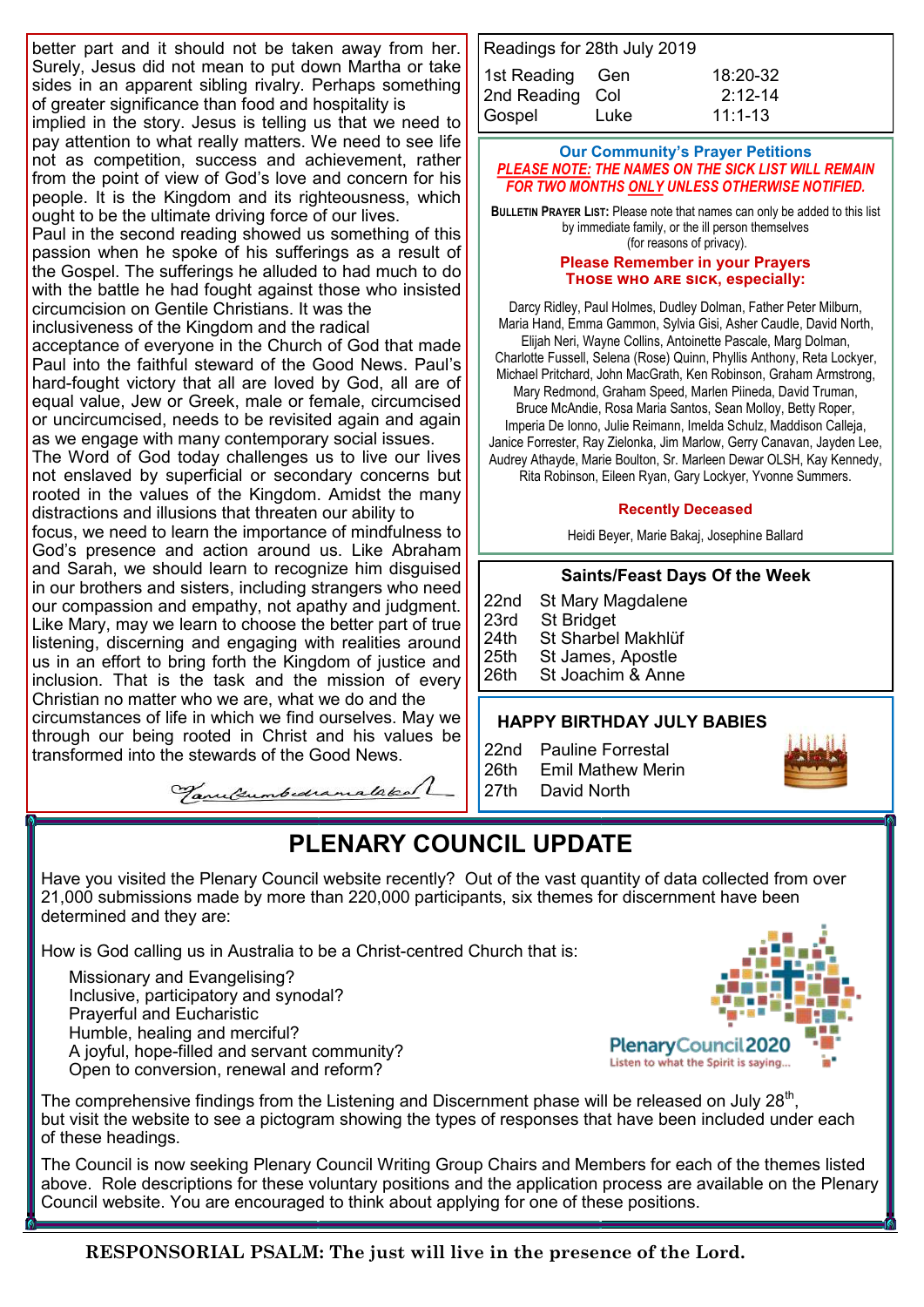#### **ST VINCENT DE PAUL HQ: 1300 729 202 from 9.00am — 1.00pm or www.vinnies.org.au**



24 24 2

冷冷

☆☆☆☆☆☆☆☆☆☆☆☆☆

츔

#### **St Vincent de Paul Modbury Conference**

*Lord your timeless lesson sings out in the voice of constant waves, in the wind through the trees and in the harmonies of life. Wash clean our ears to hear you, make us listen now, for we need your great wisdom to assist us in our life. Amen.*

Only two calls again this week; not uncommon in school holidays A big thank-you to all the contributors to the Winter Appeal – around \$1400 to date. Another generous donation enabled us to bring forward the purchase of Foodland gift cards to supplement the non-perishables and bakery products we provide in home visits.

> **Pantry needs this week are:**  Peanut Butter (small), Pasta Sauce, Tinned Tomatoes and Margarine .

It will greatly help if any or all of these items could be placed in the Vinnies' collection basket. Thank you and God Bless

#### REACH OUT GROUP

| Reader:       |
|---------------|
| Offertory:    |
| Communion:    |
| Altar Server: |
|               |

Tuesday 23rd July 2019 9.15am Mass at St John XXIII Barbara Sorrell Cathy DeLuca & Pat Collins Maureen Kenny & Gwen Barry Leo North

All welcome

#### DEVELOPMENT FUND 2019

Congratulations Alex Balayance No. 41 Drawn by Barbara Mathews for

Miriam Morrison

*Please note Alex has several numbers in the draw.*

Contact: Marg Dolman 8264 1317 to be included in the draw.

#### **Craft Market 2019 – Vinnies Stall**

As you will remember, Vinnies sold gift baskets at last year's Craft Market. All of the proceeds from those sales went to assist the work of St Vincent de Paul locally – we would not have been as successful without your generosity. We are planning to make 50 baskets once again this year and are looking for donations of goods to fill those baskets. The baskets we make are suitable for men and women, boys and girls, and of course, babies. We are seeking donations of goods to make up these various baskets: toiletries for men or women; wine; nuts and chocolates; items for babies or children; or anything that you think would make a gift basket desirable. There will be a box at the back of each church for you to

place your donations of gifts in. We are very grateful for your ongoing support of the work of St Vincent de Paul in our parish. Corrie Bowman

#### **Volunteer Briefings**

The Archdiocesan Child Protection Unit offers briefings which all volunteers in the parish are required to undergo every three years.

The purpose of the briefings is to enable our parish to be a community that provides a safe environment for all. It also allows us to meet our legal obligation as volunteers to be educated in keeping children safe. If you are a volunteer in any aspect of parish life and have not yet undertaken such a briefing, or if your last briefing was more than three years ago, you are required to participate in a briefing to be eligible to continue as a volunteer.

| DATF    | <b>TIME</b>         | <b>PARISH</b> | <b>VENUE ADDRESS</b>                |
|---------|---------------------|---------------|-------------------------------------|
| 1st Aug | 10:30am-<br>12:00pm | Flizabeth     | 19 Laverstock Rd<br>Elizabeth North |

To register for a Volunteer Briefing please contact the Child Protection Unit either via email at childprotection@adelaide.catholic.org.au or by phone on 8210 8159

## \*\*\*\*\*\*\*\*\*\*\*\*\*\*\*\*\*\*\*\*\*\*\*\*\*\*\*\*\*\*\*\*\*\*

## **Religious Education For Families**

We will be starting Religious Education classes from 29th July on

> Mondays at 5pm during school term in the Holy Trinity Hall

Children of all ages are welcome to join.

For more information please contact Jen Sherlock on 8264 7590 or email [pa@paramodcath.com.au](mailto:pa@paramodcath.com.au)





☆☆☆☆☆☆☆☆☆☆☆☆

## **Parish Craft Market 2nd November 2019**

We need your help! The Craft Market is one of our major fundraisers for the parish. The money raised at the market will be used for repairs and maintenance at both Mass Centres.

Donations towards the cost of goods such as scones, tea, coffee, and sugar for our parish stalls would be greatly appreciated.

Donations can be left at the parish office. Plants and items for the Bric-a-Brac and Book Stalls are also needed.

Enquiries: Lea Crosby 0431 092 725



Lord Jesus, we pray that we will always make you welcome and be ready to spend time listening to the word of God. Amen

**GOSPEL ACCLAMATION: Alleluia, alleluia! Happy are they who have kept the word with a**  generous heart, and yield a harvest through perseverance. Alleluia!